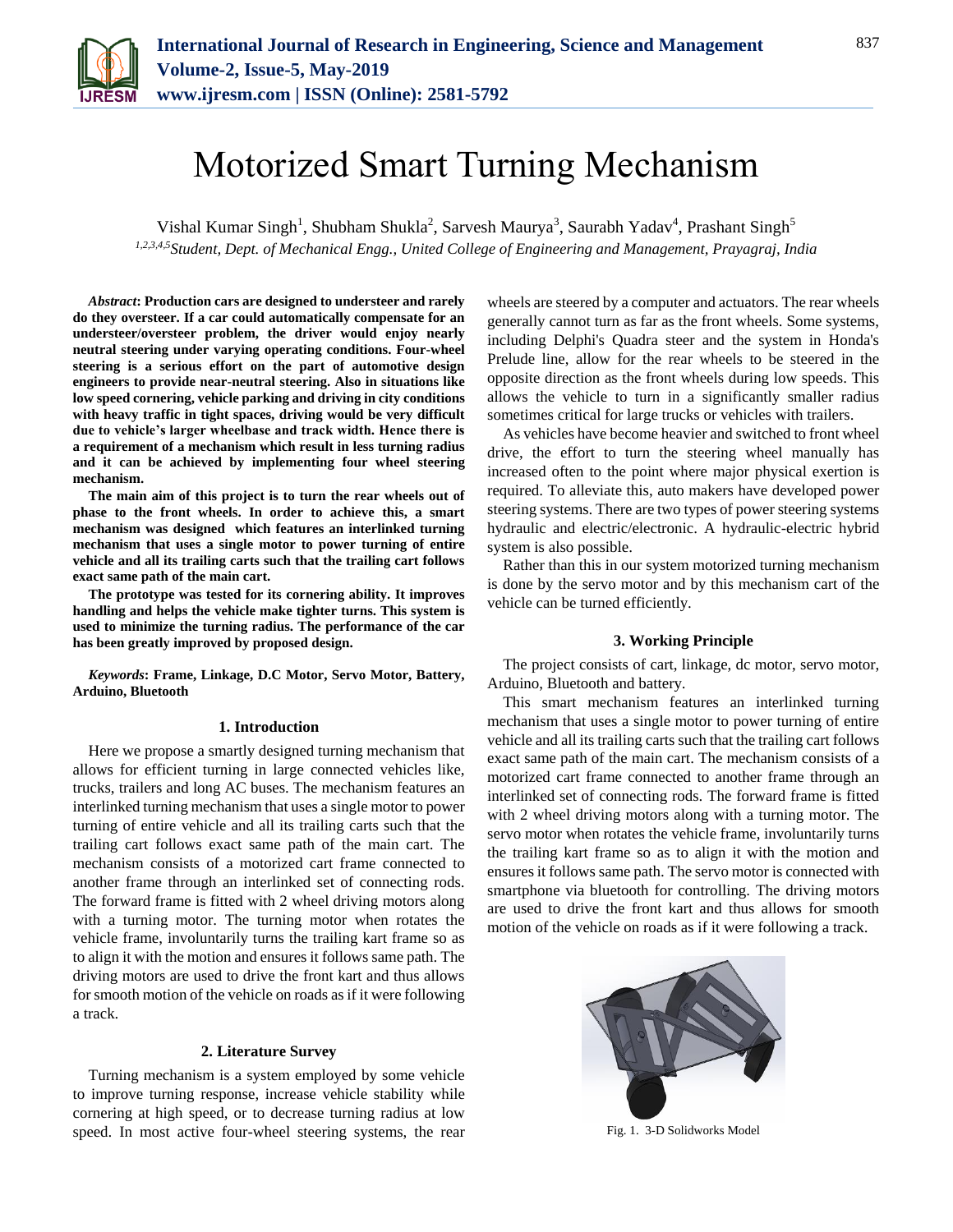

#### **4. Components**

## *A. Frames and Base Plate*

The model consists of a base plate and four frames which are fixed vertical to the base plate. The base plate and the frames are made of mild steel.

Mild steel is lightweight, ductile and malleable metal with appearance ranging from silvery to dull gray, depending on the surface roughness. It is nonmagnetic and does not easily ignite. A fresh film of mild steel serves as a good reflector (approximately 92%) of visible light and an excellent reflector (as much as 98%) of medium and far infrared radiation. The yield strength of mild steel is 7–11 MPa, while aluminum alloys have yield strengths ranging from 200 MPa to 600 MPa.

Mild steel has about one-third the density and stiffness of steel.

It is easily machined, cast, drawn and extruded. Mild steel atoms are arranged in a face-centered cubic (fcc) structure. Mild steel has stacking-fault energy of approximately 200 mJ/m<sup>2</sup>.

Mild steel is a good thermal and electrical conductor, having 59% the conductivity of copper, both thermal and electrical, while having only 30% of copper's density.



Fig. 2. Base Frame and Linkage

#### *B. Linkage*

A mechanical linkage is an assembly of bodies connected to manage forces and movement. The movement of a body, or link, is studied using geometry so the link is considered to be rigid. The connections between links are modeled as providing ideal movement, pure rotation or sliding for example, and are called joints. A linkage modeled as a network of rigid links and ideal joints is called a kinematic chain. Linkages may be constructed from open chains, closed chains, or a combination of open and closed chains. Each link in a chain is connected by a joint to one or more other links. Thus, a kinematic chain can be modeled as a graph in which the links are paths and the joints are vertices, which is called a linkage graph. The movement of an ideal joint is generally associated with a subgroup of the group of Euclidean displacements. The number of parameters in the subgroup is called the degrees of freedom (DOF) of the joint. Mechanical linkages are usually designed to transform a given input force and movement into a desired output force and movement. The ratio of the output force to the input force is known as the mechanical advantage of the linkage, while the

ratio of the input speed to the output speed is known as the speed ratio. The speed ratio and mechanical advantage are defined so they yield the same number in an ideal linkage.

#### *C. D.C Motor*

In this vehicle one DC motor are provide in each wheel to move forward and backward direction. The specification of motor used is 12 V, with 60 rpm. When power supply from battery to DC motor then DC motor rotate in clockwise direction and when reverse current supply from battery to DC motor then DC motor will anticlockwise direction. Which will forward and backward movement of vehicle. An electric motor uses [electrical energy t](http://en.wikipedia.org/wiki/Electrical_energy)o produce mechanical energy. In any electric motor, operation is based on simple electromagnetism. A current-carrying conductor generates a magnetic field; when this is then placed in an external magnetic field, it will experience a force proportional to the current in the conductor, and to the strength of the external magnetic field. As you are well aware of from playing with magnets as a kid, opposite (North and South) polarities attract, while like polarities (North and North, South and South) repel. The internal configuration of a DC motor is designed to harness the magnetic interaction between a current-carrying conductor and an external magnetic field to generate rotational motion.



*D. Battery*



Fig. 4. 12V Battery

Battery is one of the important parts of this mechanism. Which is connected to DC motor by electric wire. It is store electrical energy and supply to DC motor so vehicle will move forward and backward direction. Batteries operate by converting chemical energy into electrical energy through electrochemical discharge reactions. Batteries are composed of one or more cells, each containing a positive electrode, negative electrode, separator, and electrolyte. Cells is to be divided into two major classes primary and secondary. Primary cells are not rechargeable and must be replaced once the reactants are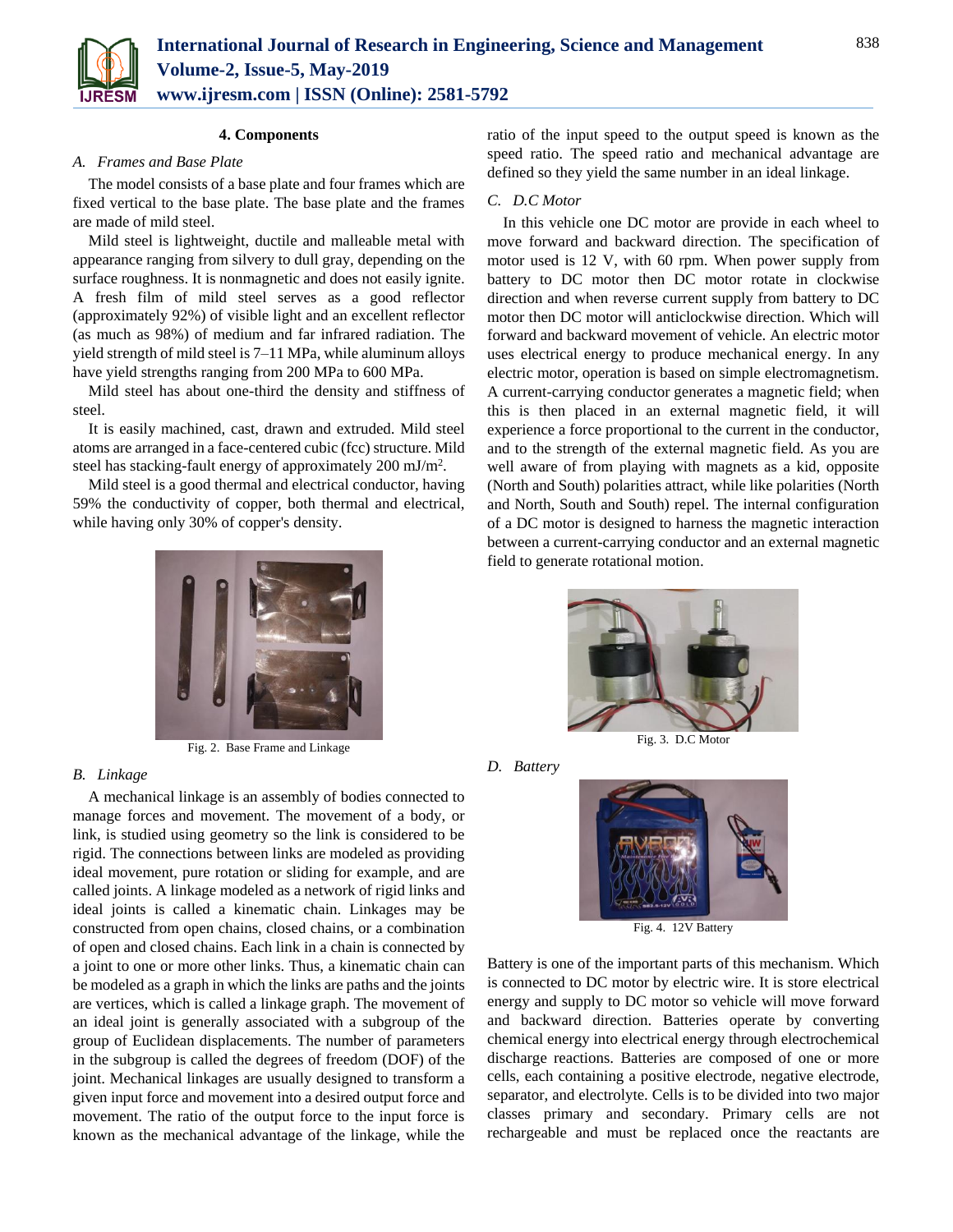

# **International Journal of Research in Engineering, Science and Management Volume-2, Issue-5, May-2019 www.ijresm.com | ISSN (Online): 2581-5792**

depleted. Secondary cells are rechargeable and require a DC charging source to restore reactants to their fully charged state.

# *E. Servo Motor*

The servo motor is actually an assembly of four things: a normal DC motor, a gear reduction unit, a position-sensing device and a control circuit. The DC motor is connected with a gear mechanism which provides feedback to a position sensor.



Fig. 5. Servo Motor

# *F. Arduino-UNO*

It is a microcontroller board developed by Arduino.cc and based on Atmega328. Microcontrollers are widely used in embedded systems and make devices work according to our needs and requirements. Arduino Uno is a very valuable addition in the electronics that consists of USB interface, 14 digital I/O pins, 6 analog pins, and Atmega328 microcontroller. It also supports serial communication using Tx and Rx pins. In this project Arduino- UNO is used to give command to servo motor. The direction of the servo motor is controlled by Arduino.



Fig. 6 Arduino-UNO

#### *G. Bluetooth*

Bluetooth is a wireless technology standard for exchanging data between fixed and mobile devices over short distances using short-wavelength UHF radio waves in the industrial, scientific and medical radio bands, from 2.400 to 2.485 GHz, and building personal area networks (PANs). In this project bluetooth is used to connect project to mobile phone for controlling motion and direction.



Fig. 7. Bluetooth



Fig. 8. Actual Picture of the project

#### **5. Advantage and Application**

# *A. Advantage*

- 1. Easy Turning
- 2. Efficient Turning for Long Vehicle
- 3. Increase vehicle stability
- 4. Decrease turning radius at low speed
- 5. Improve handling and helps vehicle to make tighter turn.
- *B. Application*
	- *Parallel parking:* Due to smaller turning radius the parking and un parking of vehicle is easily performed towards the right or left side.
	- *High speed lane changing:* In this is less steering sensitive this does require a lot of concentration from driver since he has to judge the space and vehicles behind them.
	- *Slippery road surfaces:* Due to the rear wheel steering operation on low friction surfaces occurs hence vehicle direction easier to control.
	- *Narrow Roads:* Due to rear wheel steering on narrow roads with tight bends, counter phase steering reduces the turning radius.
	- *U-Turns:* By minimizing the vehicle's turning radius and counter phase steering of rear wheels enables U-Turns to be performed on narrow roads.

# **6. Conclusion**

With reference to our base paper, our proposed method proved efficient in terms of turning without slip and speed